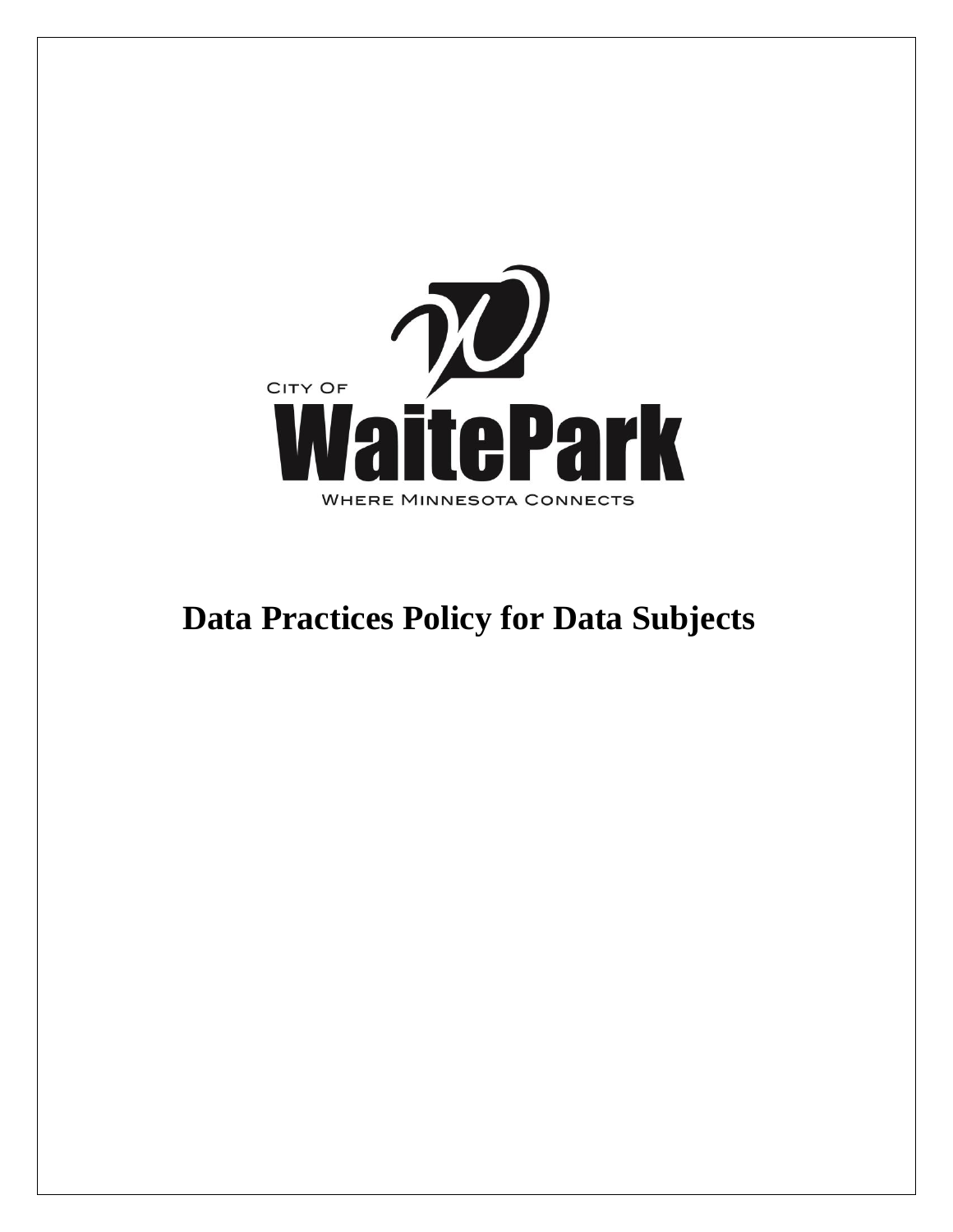# **Data about You**

The Government Data Practices Act (Minnesota Statutes, Chapter 13) says that data subjects have certain rights related to a government entity collecting, creating, and keeping government data about them. You are the subject of data when you can be identified from the data. Government data is a term that means all recorded information a government entity has, including paper, email, DVDs, photographs, etc.

## **Classification of Data about You**

The Government Data Practices Act presumes that all government data are public unless a state or federal law says that the data are not public. Data about you are classified by state law as public, private, or confidential. See below for some examples.

1. Public data: We must give public data to anyone who asks; it does not matter who is asking for the data or why.

The following is an example of public data about you: Name of City Employees

2. Private data: We cannot give private data to the general public, but you have access when the data are about you. We can share your private data with you, with someone who has your permission, with our government entity staff who need the data to do their work, and as permitted by law or court order.

The following is an example of private data about you: Social Security numbers

3. Confidential data: Confidential data have the most protection. Neither the public nor you can get access even when the confidential data are about you. We can share confidential data about you with our government entity staff who need the data to do their work and to others as permitted by law or court order. We cannot give you access to confidential data.

The following is an example of confidential data about you:

Your identity, if involved in, or the subject of, an active criminal investigation.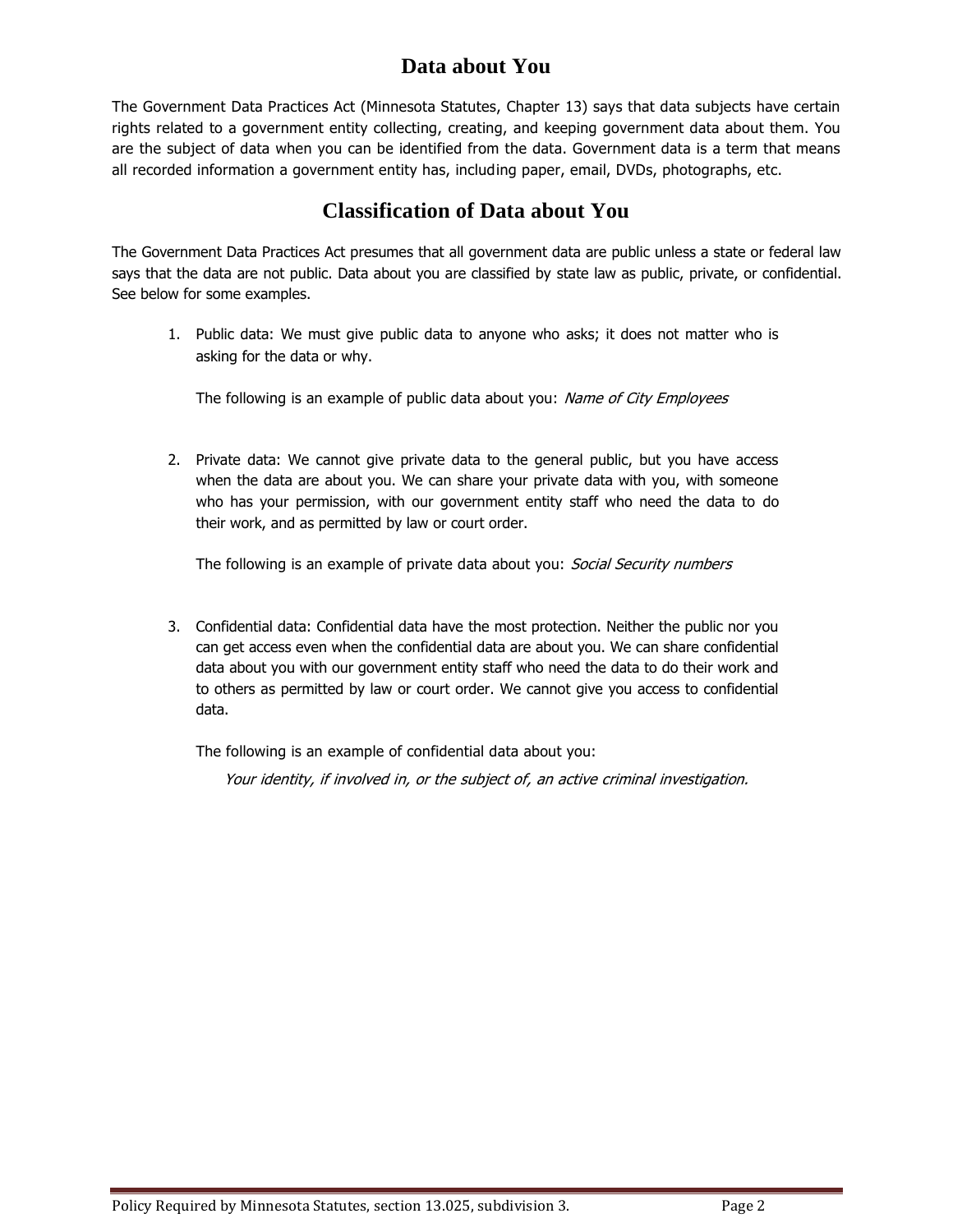# **Your Rights Under the Government Data Practices Act**

The City of Waite Park must keep all government data in a way that makes it easy for you to access data about you. Also, we can collect and keep only those data about you that we need for administering and managing programs that are permitted by law. As a data subject, you have the following rights.

### Access to Your Data

You have the right to look at (inspect), free of charge, public and private data that we keep about you. You also have the right to get copies of public and private data about you. The Government Data Practices Act allows us to charge for copies. You have the right to look at data, free of charge, before deciding to request copies.

Also, if you ask, we will tell you whether we keep data about you and whether the data are public, private, or confidential.

As a parent, you have the right to look at and get copies of public and private data about your minor children (under the age of 18). As a legally appointed guardian, you have the right to look at and get copies of public and private data about an individual for whom you are appointed guardian.

Minors have the right to ask this government entity not to give data about them to their parent or guardian. If you are a minor, we will tell you that you have this right. We may ask you to put your request in writing and to include the reasons that we should deny your parents access to the data. We will make the final decision about your request based on your best interests. Note: Minors do not have this right if the data in question are educational data maintained by an educational agency or institution.

When We Collect Data from You

When we ask you to provide data about yourself that are not public, we must give you a notice. The notice is sometimes called a Tennessen Warning. The notice controls what we do with the data that we collect from you. Usually, we can use and release the data only in the ways described in the notice.

We will ask for your written permission if we need to use or release private data about you in a different way, or if you ask us to release the data to another person. This permission is called informed consent. If you want us to release data to another person, you must use the consent form we provide.

• Protecting your Data

The Government Data Practices Act requires us to protect your data. We have established appropriate safeguards to ensure that your data are safe.

• When your Data is Inaccurate and/or Incomplete You have the right to challenge the accuracy and/or completeness of public and private data about you. You also have the right to appeal our decision. If you are a minor, your parent or guardian has the right to challenge data about you.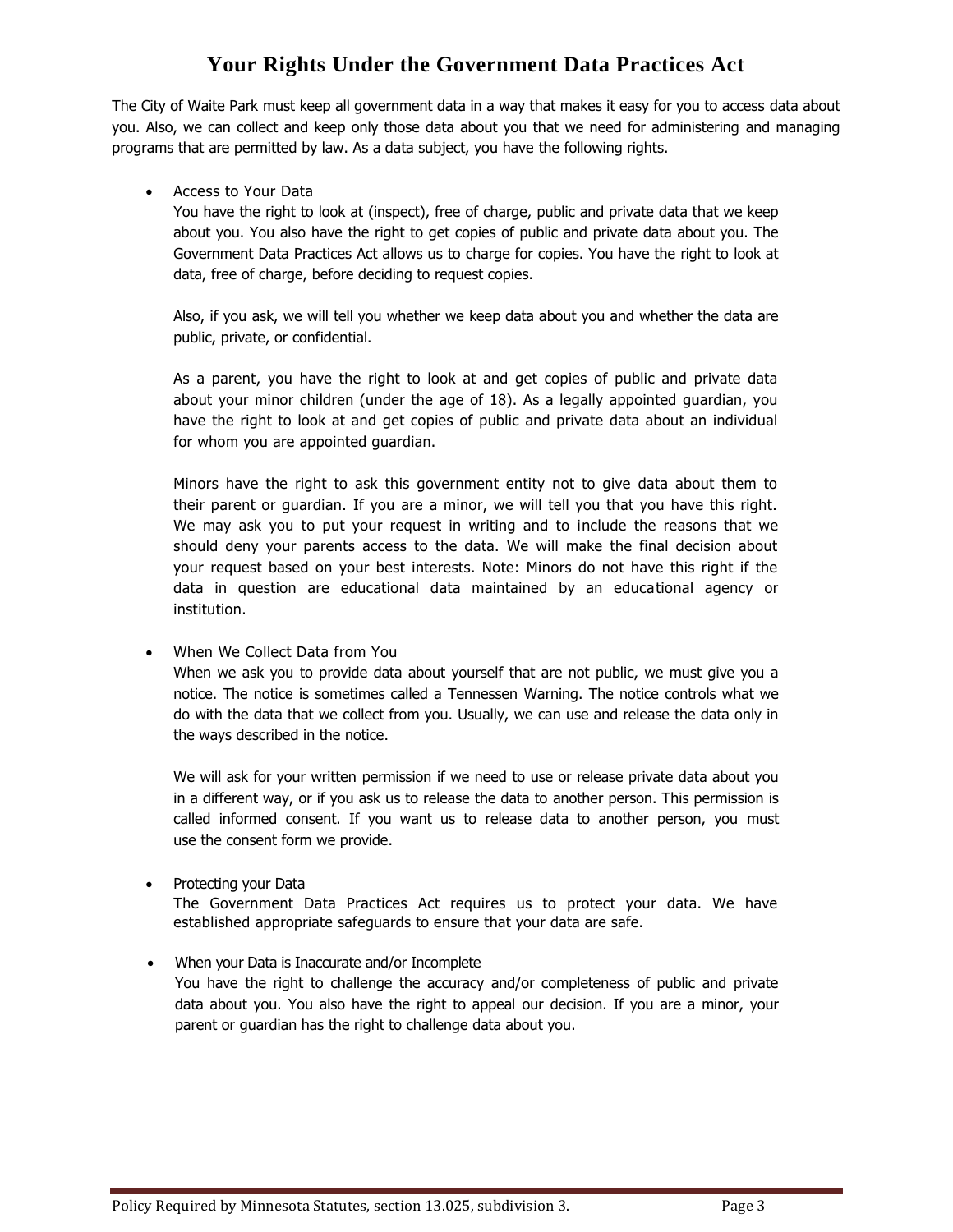# **How to Make a Request for Your Data**

To look at data, or request copies of data that this government entity keeps about you, your minor children, or an individual for whom you have been appointed legal guardian, make a written request. Make your request for data to the appropriate individual listed in the Data Practices Contacts on page 5. You may make your request by mail, fax, or email, using the Data Request Form on page 7.

If you choose not use to use the Data Request Form, your request should include:

- that you are making a request, under the Government Data Practices Act (Minnesota Statutes, Chapter 13), as a data subject, for data about you;
- whether you would like to inspect the data, have copies of the data, or both;
- a clear description of the data you would like to inspect or have copied; and
- identifying information that proves you are the data subject, or data subject's parent/guardian.

This government entity requires proof of your identity before we can respond to your request for data. If you are requesting data about your minor child, you must show proof that you are the minor's parent. If you are a guardian, you must show legal documentation of your guardianship. Please see the Standards for Verifying Identity located on page 8.

# **How We Respond to a Data Request**

Once you make your request, we will work to process your request. If it is not clear what data you are requesting, we will ask you for clarification. If we do not have the data, we will notify you in writing within 10 business days or as soon as possible. If we have the data, but the data are confidential or private data that are not about you, we will notify you within 10 business days or as soon as possible and state which specific law says you cannot access the data. If we have the data, and the data are public or private data about you, we will respond to your request within 10 business days or as soon as possible, by doing one of the following:

- Arrange a date, time, and place to inspect data, for free, if your request is to look at the data, or provide you with copies of the data within 10 business days.
- You may choose to pick up your copies, or we will mail or fax them to you. We will provide electronic copies (such as email or CD-ROM) upon request if we keep the data in electronic format. Information about copy charges is on page 6. We also will arrange for you to prepay for the copies.

After we have provided you with access to data about you, we do not have to show you the data again for six months unless there is a dispute or we collect or create new data about you.

If you do not understand some of the data (technical terminology, abbreviations, or acronyms), please let us know. We will give you an explanation if you ask.

The Government Data Practices Act does not require us to create or collect new data in response to a data request if we do not already have the data, or to provide data in a specific form or arrangement if we do not keep the data in that form or arrangement. (For example, if the data you request are on paper only, we are not required to create electronic documents to respond to your request.) If we agree to create data in response to your request, we will work with you on the details of your request, including cost and response time. In addition, we are not required under the Government Data Practices Act to respond to questions that are not specific requests for data.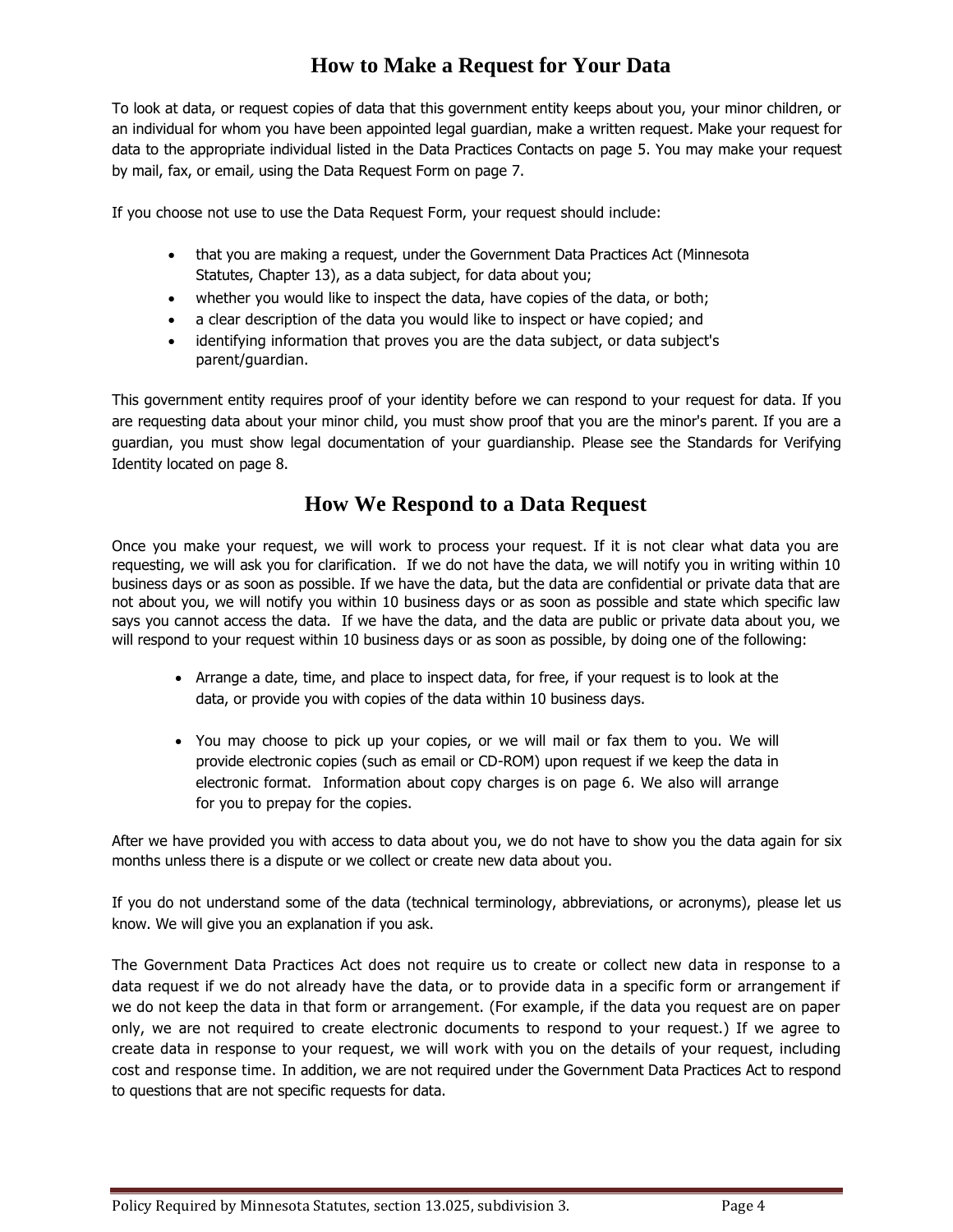## **Data Practices Contacts**

### **Responsible Authority**

Shaunna Johnson, City Administrator 19 13<sup>th</sup> Avenue North Waite Park, MN 56387 Phone: (320) 252-6822, Fax: (320) 252-6955, [shaunna.johnson@ci.waitepark.mn.us](mailto:shaunna.johnson@ci.waitepark.mn.us)

## **Data Practices Compliance Official**

Gordon Hansmeier, City Attorney Rajkowski, Hansmeier Law Firm P.O. Box 1433 St. Cloud, MN 56302 Phone: (320) 251-1055, Fax: (320) 251-5896

## **Data Practices Designee(s)**

Police Department Lisa Laudenbach 19 13<sup>th</sup> Avenue North Waite Park, MN 56387 Phone: (320) 251-3281, Fax: (320) 259-4528, [lisa.laudenbach@ci.waiteparkpd.mn.us](mailto:lisa.laudenbach@ci.waiteparkpd.mn.us)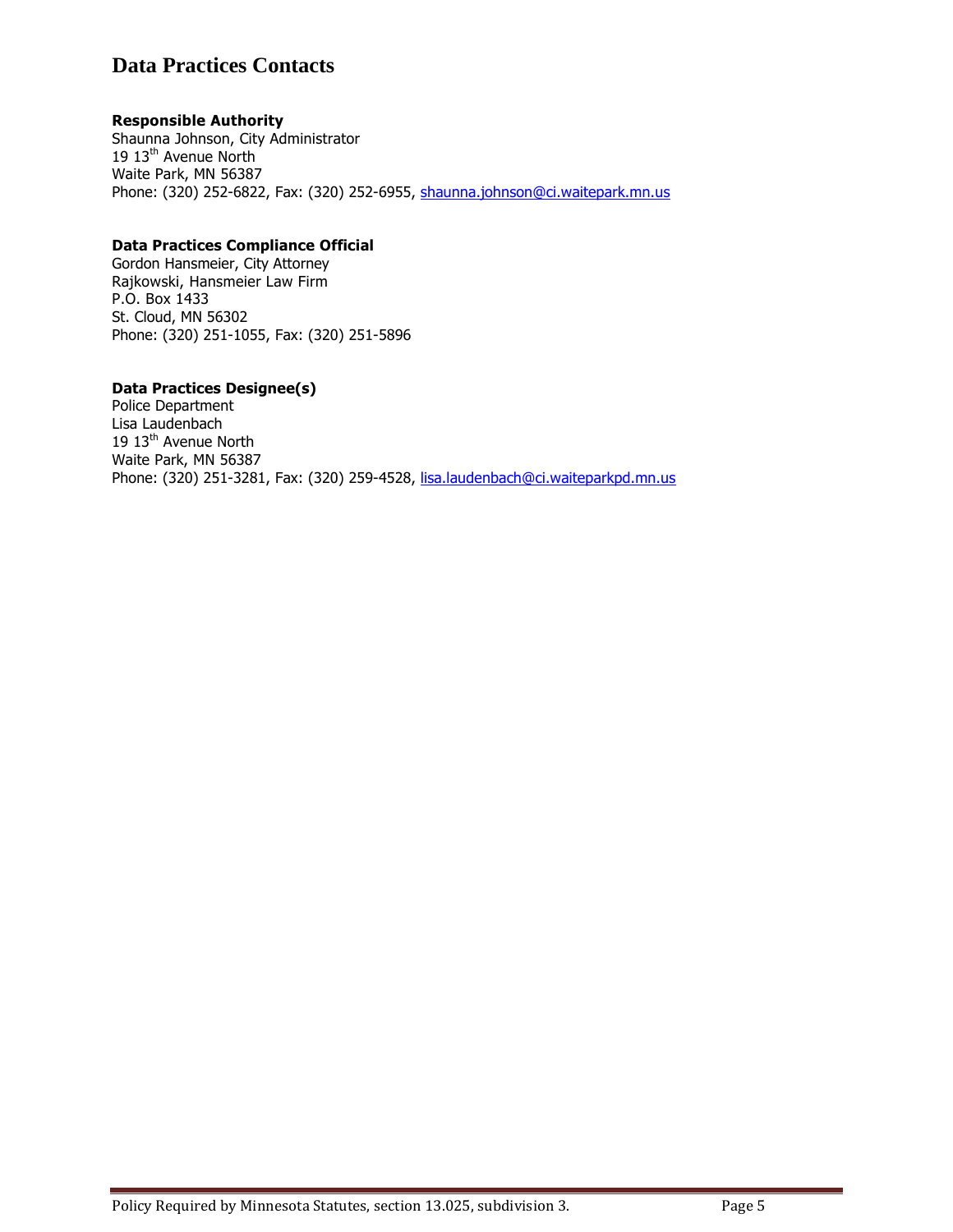## **Copy Costs - Data Subjects**

This government entity charges data subjects for copies of government data. These charges are authorized under Minnesota Statutes, section 13.04, subdivision 3.

You must pay for the copies before we will give them to you.

#### **For 100 or Fewer Paper Copies — 25 cents per page**

100 or fewer pages of black and white, letter or legal size paper copies cost 25 cents for a one-sided copy, or 50 cents for a two-sided copy.

#### **Most Other Types of Copies — Actual cost**

The charge for most other types of copies, when a charge is not set by statute or rule, is the actual cost of searching for and retrieving the data, and making the copies or electronically transmitting the data (e.g. sending the data by email).

#### **Actual Cost of Making the Copies**

In determining the actual cost of making copies, we factor in employee time, the cost of the materials onto which we are copying the data (paper, CD, DVD, etc.), and mailing costs (if any). If your request is for copies of data that we cannot reproduce ourselves, such as photographs, we will charge you the actual cost we must pay an outside vendor for the copies.

The cost of employee time to search for data, retrieve data, and make copies will be based on the lowest salaried employee capable of providing the information requested.

If, because of the subject matter of your request, we find it necessary for a higher-paid employee to search for and retrieve the data, we will calculate the search and retrieval portion of the copy charge at the higher salary/wage.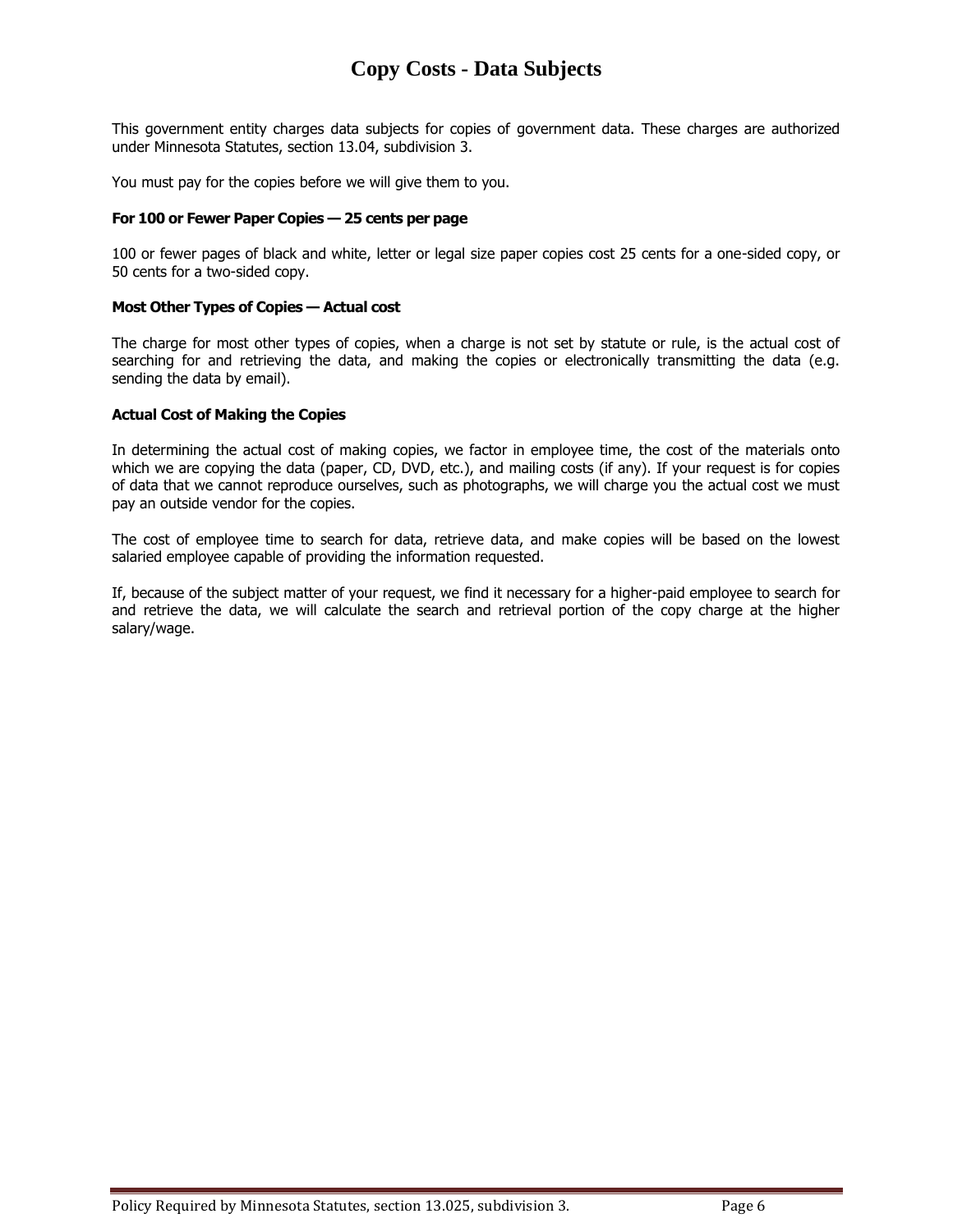

## **Data Request Form - Data Subjects**

## **Date of request: \_\_\_\_\_\_\_\_\_\_\_**

To request data as a data subject, you must show proof of identity as described on page 8.

#### **I am requesting access to data in the following way:**

| $\Box$ Inspection | $\Box$ Copies | $\Box$ Both inspection and copies |
|-------------------|---------------|-----------------------------------|
|                   |               |                                   |

Note: Inspection is free, but the City of Waite Park does charge for copies as described in the Data Practice Policy for Data Subjects.

#### **Below is the data I am requesting:**

Describe the data you are requesting as specifically as possible. If you need more space, please use the back of the form.

We will respond to your request within 10 business days or as soon as reasonably possible.

| <b>Contact Information</b> |  |  |  |  |
|----------------------------|--|--|--|--|
|                            |  |  |  |  |
|                            |  |  |  |  |
|                            |  |  |  |  |
|                            |  |  |  |  |
| <b>Staff Verification</b>  |  |  |  |  |
|                            |  |  |  |  |
|                            |  |  |  |  |